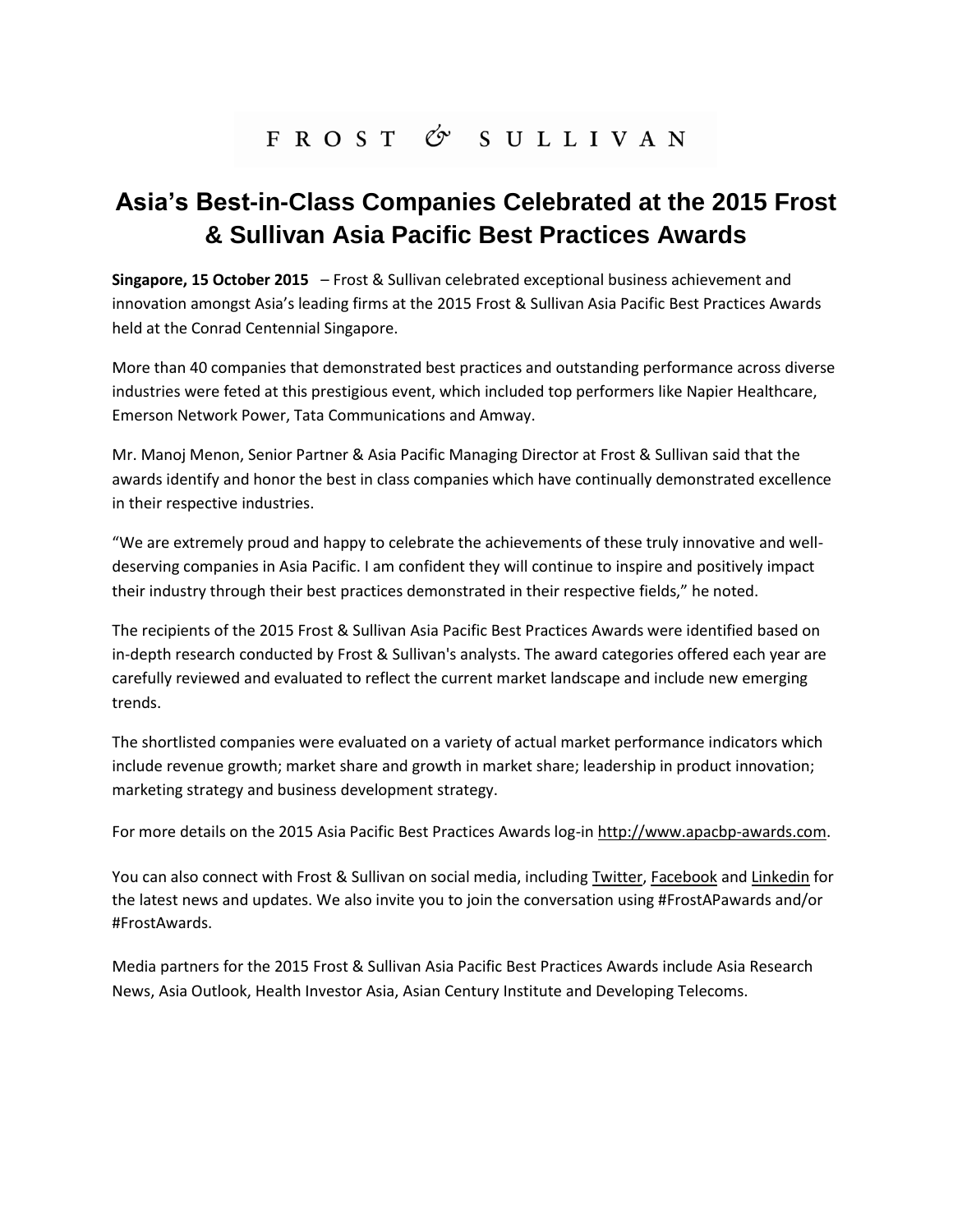## **Saluting Asia's Best**

*Frost & Sullivan congratulates all the outstanding recipients of the 2015 Frost & Sullivan Asia Best Practices Awards:*

| <b>CATEGORY</b>        | <b>AWARD</b>                                                                                                    | <b>RECIPIENT</b>                                           |
|------------------------|-----------------------------------------------------------------------------------------------------------------|------------------------------------------------------------|
| <b>COUNTRY</b>         | Singapore Diagnostic Imaging Company<br>of the Year                                                             | AsiaMedic                                                  |
|                        | Singapore Domestic Healthcare IT<br>Company of the Year                                                         | Napier Healthcare                                          |
|                        | Singapore Dental Company of the Year                                                                            | <b>Q&amp;M</b>                                             |
|                        | Taiwan Mobile Service Provider of the<br>Year                                                                   | Chunghwa Telecom                                           |
|                        | Taiwan M2M Entrepreneurial Company<br>of the Year                                                               | Institute for Information<br>Industry / Servtech Co., Ltd. |
|                        | <b>Greater China Hospitality Unified</b><br><b>Communications Market Penetration</b><br>Award                   | <b>ALE International</b>                                   |
|                        | <b>Greater China Contact Center</b><br><b>Outsourcing Product Differentiation</b><br><b>Excellence Award</b>    | <b>PCCW Teleservices</b>                                   |
|                        | New Zealand Network Security Vendor<br>of the Year                                                              | Fortinet                                                   |
|                        |                                                                                                                 |                                                            |
| <b>SOUTH EAST ASIA</b> | Southeast Asia Contact Center<br>Applications Vendor of the Year                                                | Avaya                                                      |
|                        | Southeast Asia Market Leadership for                                                                            | Deskera                                                    |
|                        | Integrated Business Applications as a<br>Service (BAaaS) Suite                                                  |                                                            |
|                        | Southeast Asia UPS Product Line<br><b>Strategy Leadership Award</b>                                             | <b>Emerson Network Power</b>                               |
|                        | Southeast Asia Surface Mount<br>Technology Company of the Year                                                  | Fuji Machine Asia Pte Ltd                                  |
|                        | Southeast Asia Price/Performance<br>Value Leadership Award for M2M<br>Solutions                                 | <b>MY Evolution</b>                                        |
|                        | Southeast Asia Enabling Technology<br>Leadership Award - Industrial Internet<br>of Things in Factory Automation | Mitsubishi Electric                                        |
|                        | Southeast Asia UPS Vendor of the Year                                                                           | Schneider Electric                                         |
|                        | Southeast Asia UPS Service Provider of<br>the Year                                                              | Schneider Electric                                         |
|                        |                                                                                                                 |                                                            |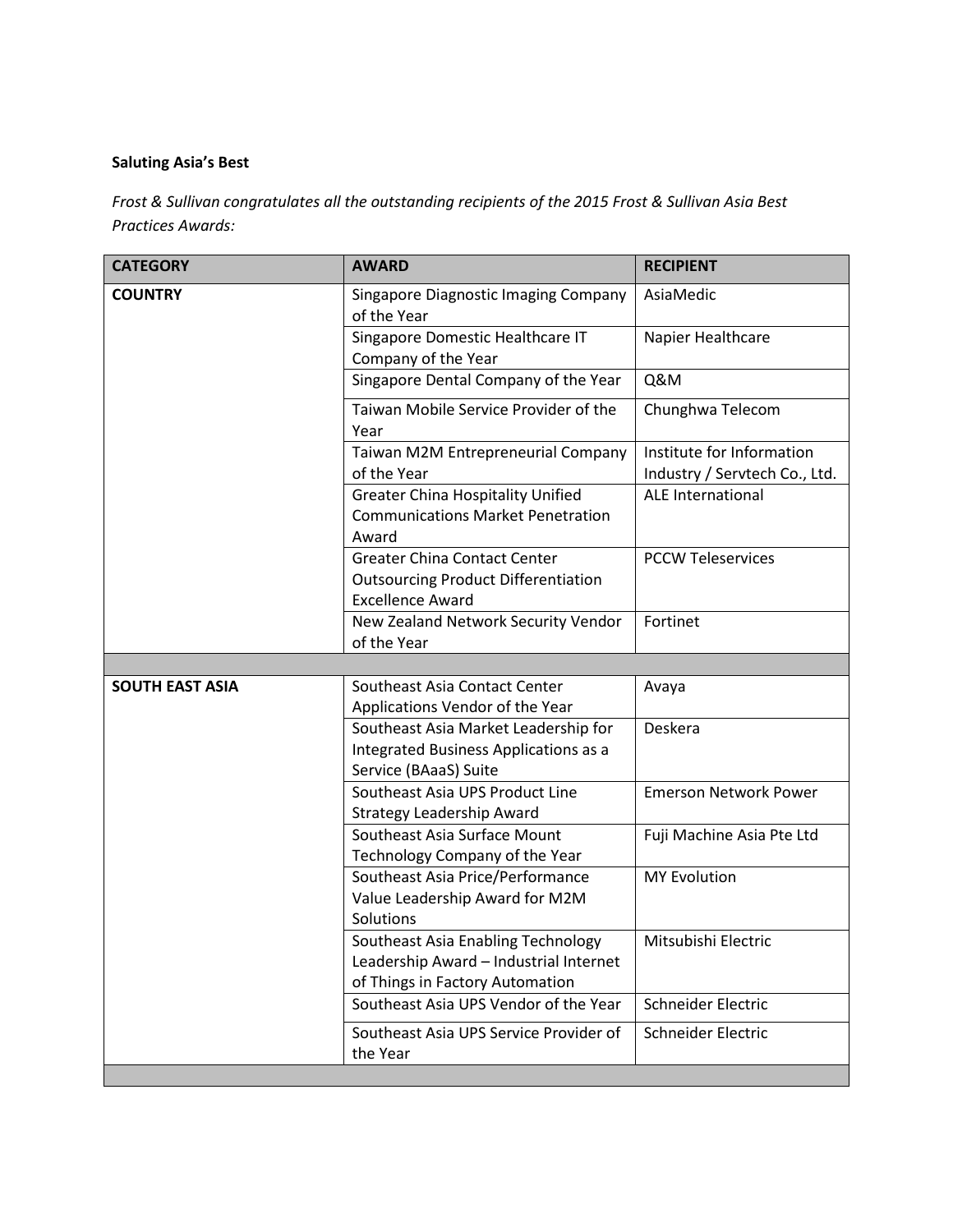| <b>ASIA PACIFIC</b> | Asian CRO Company of the Year                                               | WuXi AppTec                  |
|---------------------|-----------------------------------------------------------------------------|------------------------------|
|                     | Asia Pacific Contact Center                                                 | AMEYO                        |
|                     |                                                                             |                              |
|                     | <b>Applications Customer Value</b><br><b>Enhancement Award</b>              |                              |
|                     |                                                                             |                              |
|                     | Asia Pacific Outbound Systems Market<br>Share Leadership Award              | <b>Aspect Software</b>       |
|                     | Asia Pacific Inbound Contact Routing                                        |                              |
|                     | Systems Market Share Leadership                                             | Avaya                        |
|                     | Award                                                                       |                              |
|                     | Asia Pacific Home Water Filter                                              | Amway                        |
|                     | Company of the Year                                                         |                              |
|                     | Asia Pacific CRO Customer Value                                             | <b>CMIC</b>                  |
|                     | Leadership Award                                                            |                              |
|                     | Asia Pacific Hybrid IT Strategy Award                                       | CenturyLink                  |
|                     | Asia Pacific Excellence in Growth - CRO                                     | Covance Inc                  |
|                     | Asia Pacific Data Center Green                                              | Equinix                      |
|                     | Innovation Leadership Award                                                 |                              |
|                     | Asia Pacific Data Center Integrated                                         | <b>Emerson Network Power</b> |
|                     | Power Infrastructure Growth                                                 |                              |
|                     | Excellence Leadership Award                                                 |                              |
|                     | Asia Pacific Home Water Filter                                              | Elken Sdn Bhd                |
|                     | Customer Service Leadership Award                                           |                              |
|                     | Asia Pacific Home Water Filter Product                                      | Elken Sdn Bhd                |
|                     | Line Strategy Leadership Award                                              |                              |
|                     | Asia Pacific Membrane Filtration                                            | Evoqua Water Technologies    |
|                     | Company of the Year                                                         | Pte Ltd                      |
|                     | Asia Pacific Company of the Year for                                        | Ebizu                        |
|                     | <b>BLE in Connected Retail</b>                                              |                              |
|                     | Asia Pacific Product Line Strategy                                          | Fuji Electric Co Ltd         |
|                     | Leadership Award - Electric Drives                                          |                              |
|                     | <b>Market for Machine Automation</b>                                        |                              |
|                     | Asia Pacific DDoS Detection Product                                         | Genie Network                |
|                     | Line Strategy Leadership Award                                              |                              |
|                     | Asia Pacific Conferencing and<br><b>Collaboration Services Product Line</b> | Intercall                    |
|                     | Strategy Leadership Award                                                   |                              |
|                     | Asia Pacific Headset Vendor of the Year                                     | Jabra                        |
|                     |                                                                             | GN Netcom (S) Pte Ltd        |
|                     | Asia Pacific Unified Communications                                         | Jabra                        |
|                     | Headset Vendor of the Year                                                  | GN Netcom (S) Pte Ltd        |
|                     | Asia Pacific Multi-Purpose Terminal                                         | Jurong Port                  |
|                     | Operator of the Year                                                        |                              |
|                     | Asia Pacific Document Capture                                               | <b>Kodak Alaris</b>          |
|                     | Solutions Product Line Strategy Award                                       |                              |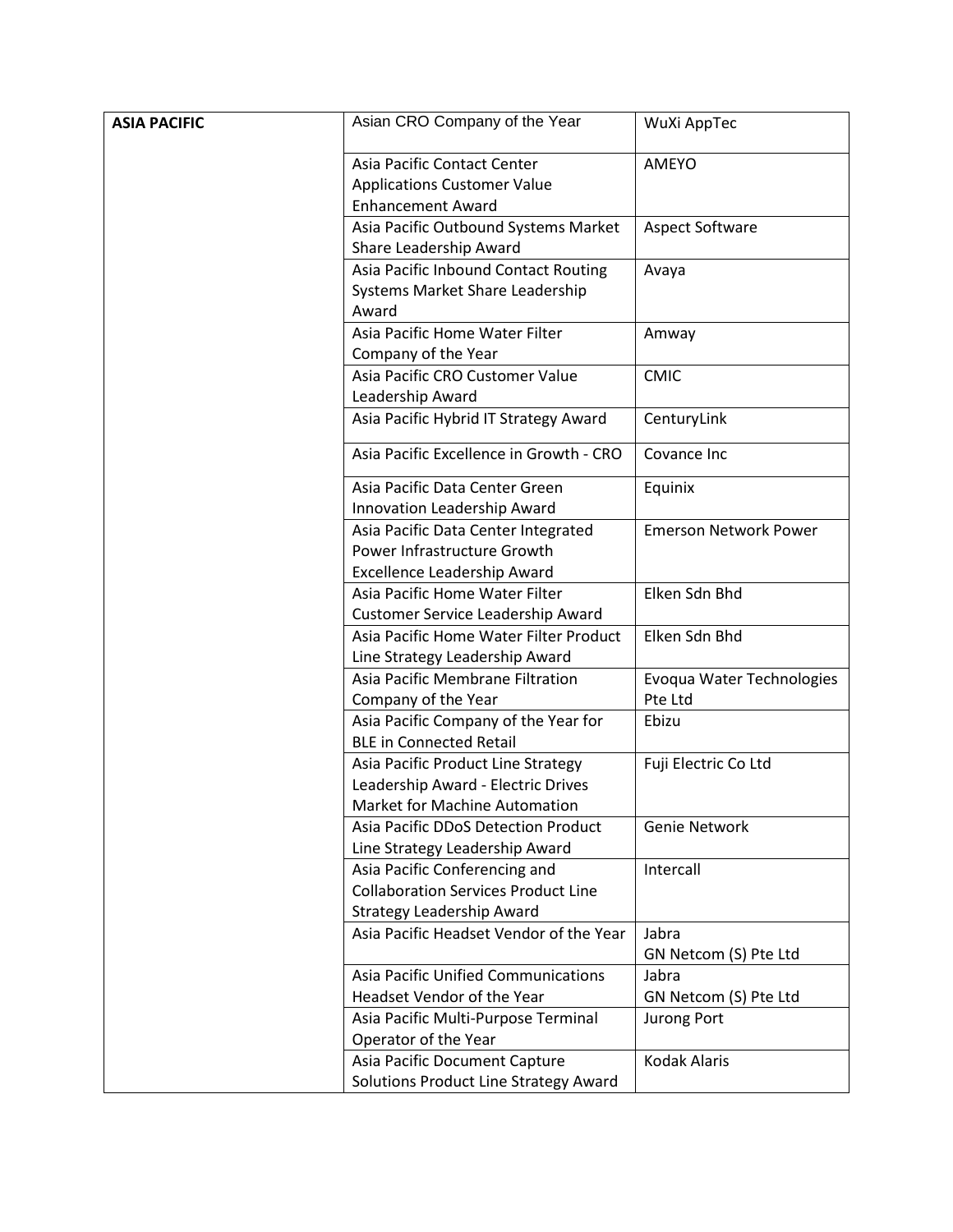|               | Asia Pacific Video Conferencing                | Lifesize                   |
|---------------|------------------------------------------------|----------------------------|
|               | <b>Customer Value Enhancement Award</b>        |                            |
|               | Asia Pacific Big Data Network Analytics        | Lynx Analytics             |
|               | New Product Innovation Award                   |                            |
|               | Asia Pacific Warehouse Service                 | LF Logistics               |
|               | Provider of the Year                           |                            |
|               | Asia Pacific Regional Logistics Service        | LF Logistics               |
|               | Provider of the Year                           |                            |
|               | Asia Pacific Medical Imaging                   | Mach7 Technologies         |
|               | Informatics Company of the Year                |                            |
|               | Asia Pacific Technology Innovation             | Nanoveu                    |
|               | Award - 3D Screening in Mobile                 |                            |
|               | Devices                                        |                            |
|               | Asia Pacific Lighting Product Leadership       | <b>OSRAM</b>               |
|               | Award                                          |                            |
|               | Asia Pacific CRO Company of the Year           | Quintiles                  |
|               | Asia Pacific Smart Grid Company of the<br>Year | Siemens                    |
|               | Asia Pacific Data Center Integrated            | Schneider Electric         |
|               | Power Infrastructure Company of the            |                            |
|               | Year                                           |                            |
|               | Asia Pacific Bottled Water Company of          | Spritzer                   |
|               | the Year                                       |                            |
|               | Asia Pacific Mass Spectrometry                 | Shimadzu                   |
|               | Company of the Year                            |                            |
|               | Asia Pacific Data Communications               | <b>Tata Communications</b> |
|               | Service Innovation Award                       |                            |
|               | Asia Pacific UC as a Service Product           | <b>Tata Communications</b> |
|               | Line Strategy Award                            |                            |
|               | Asia Pacific Integrated Facilities             | <b>UEM Edgenta Berhad</b>  |
|               | Management Competitive Strategy                |                            |
|               | Innovation and Leadership Award                |                            |
|               | Asia Pacific Call Monitoring Systems           | Verint                     |
|               | Market Share Leadership Award                  |                            |
|               | Asia Pacific Technology Innovation             | Palo Alto Networks         |
|               | Leadership Award - Security                    |                            |
|               | Asia Pacific Technology Innovation             | NanoSun                    |
|               | Award - Water Filtration                       |                            |
|               | <b>Asia Pacific Patient Monitoring</b>         | Philips Healthcare         |
|               | Company of the Year                            |                            |
|               |                                                |                            |
| <b>GLOBAL</b> | Global Stratecast CSP Billing -                | Huawei                     |
|               | Mediation Market Leadership Award              |                            |
|               | Global Stratecast CSP Billing - Overall        | Amdocs                     |
|               | Billing Market Share Leadership Award          |                            |